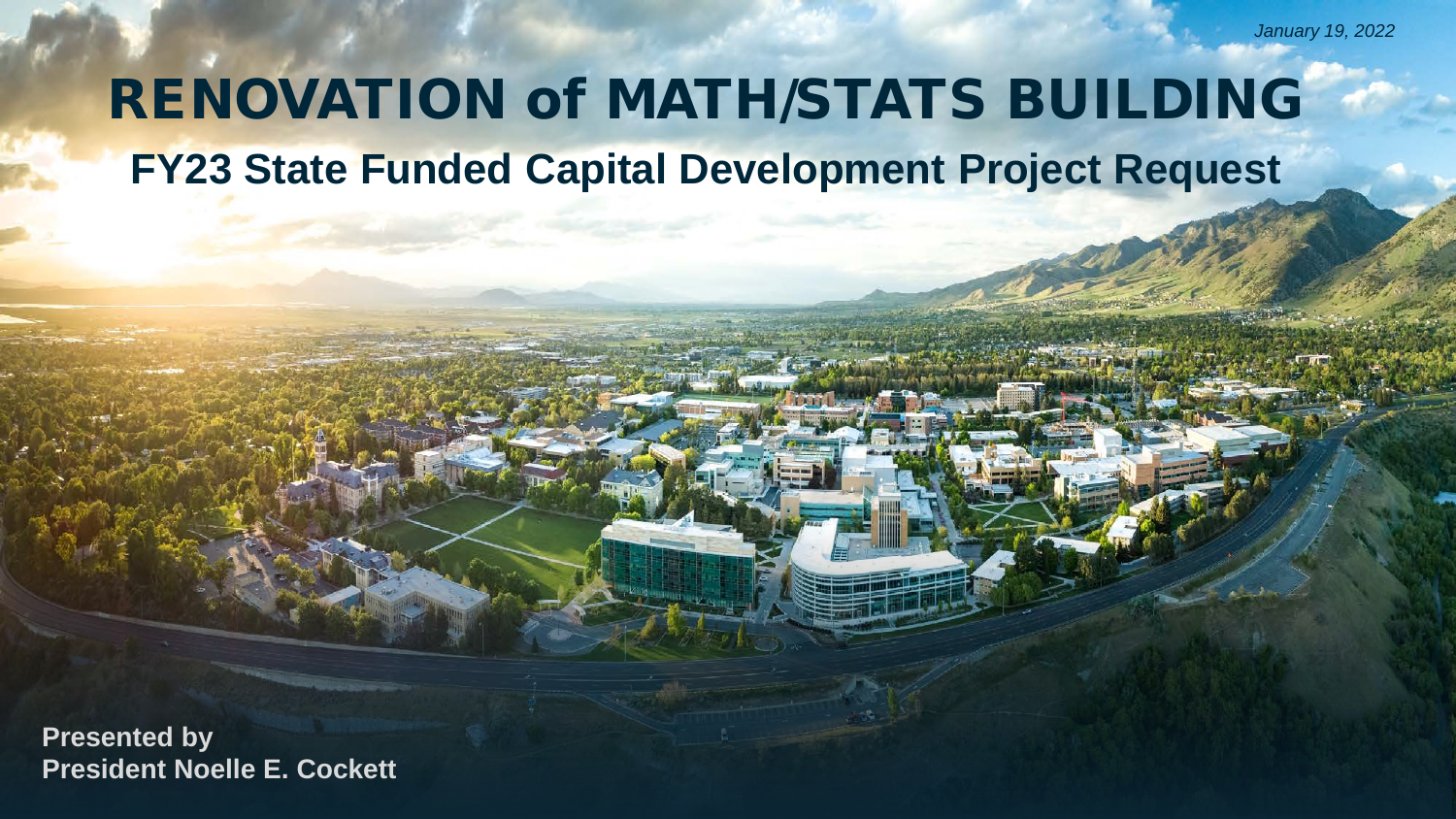### The Project:

- Renovation is proposed for the historic 1918 Animal Science building located on the USU Quad
- Mathematics and Statistics department is housed in the building (Animal Science name remains for historical purposes)
- Structure is well maintained but suffers from nearly every agerelated building deficiency
- Project will return building to optimal condition
- Reconfigured space will provide mathematics and statistic tutoring, study, and student support space



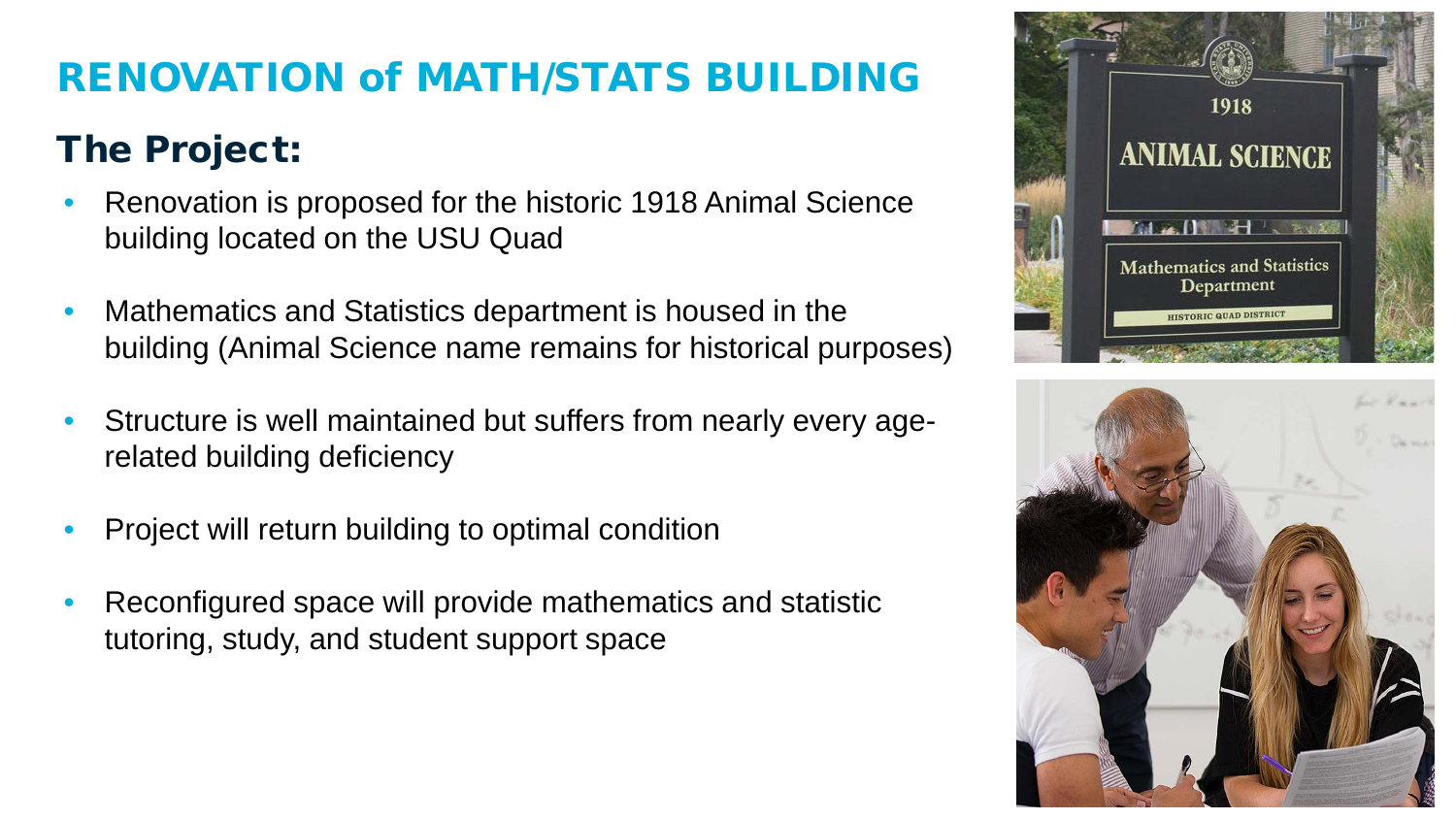### Building Upgrades:

- Address code deficiencies (structural/seismic, mechanical, electrical, ADA, fire safety, etc.)
- Install central mechanical system to add much needed ventilation and air conditioning
- Improve energy efficiency with proper insulation
- Repair exterior concrete deterioration while preserving the architectural beauty of the building
- Reconfigure portions of the interior building space to improve circulation, space utilization, and efficiency
- Create additional useable space



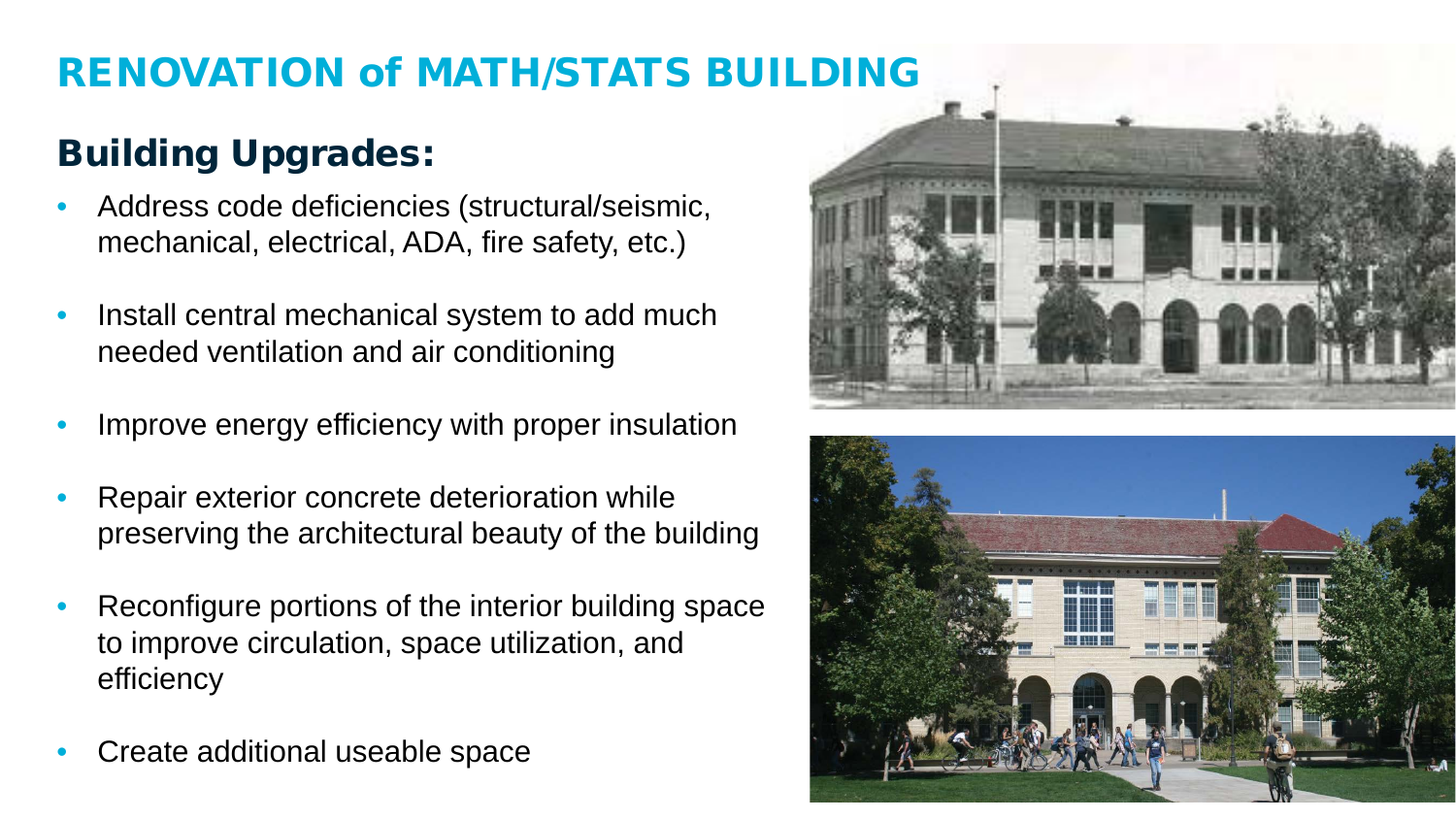# Strategic Objectives:

#### **Access and Capacity**

- In 2012, the Department of Mathematics and Statistics moved from Lund Hall to Animal Science
- In 2018, math/stats tutoring moved from Student Affairs to the Department of Mathematics and **Statistics**
- All USU students, regardless of the campus, need math proficiency and targeted tutoring
- Project will enlarge math and statistics tutoring space in the building, including virtual services
- New and renovated areas will be provided for students who deliver tutoring services

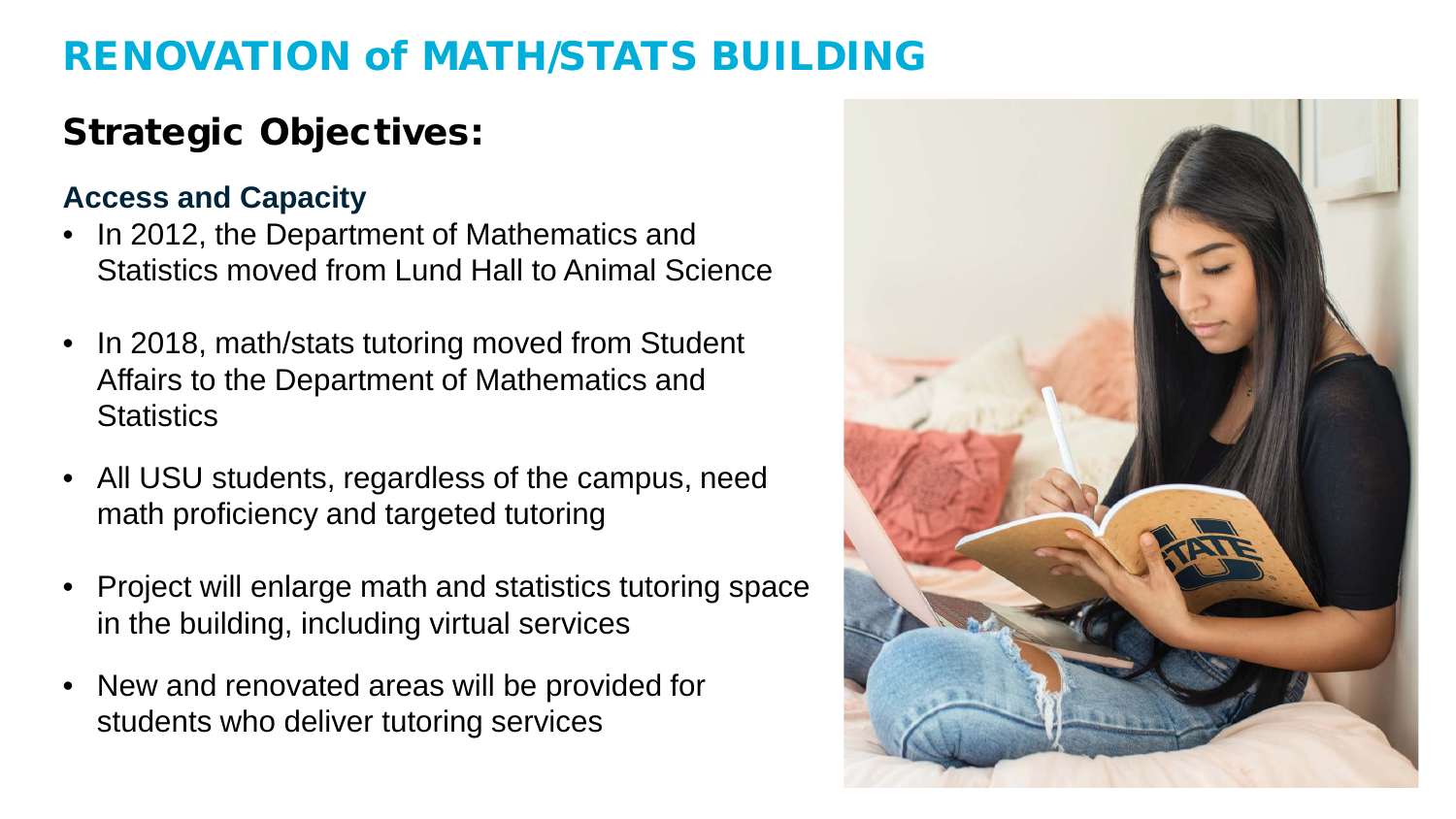### Strategic Objectives:

#### **Affordability**

- The Animal Science building is highly valued for its historical value and architectural style
- New building systems, reconfigured space, and energy efficiency measures will extend its useful life for many decades
- Renovation is a very affordable way to maximize the academic value of the building while maintaining its legacy
- A relatively simple enhanced floorplan, including a remodel to the attic, will greatly enhance space utilization

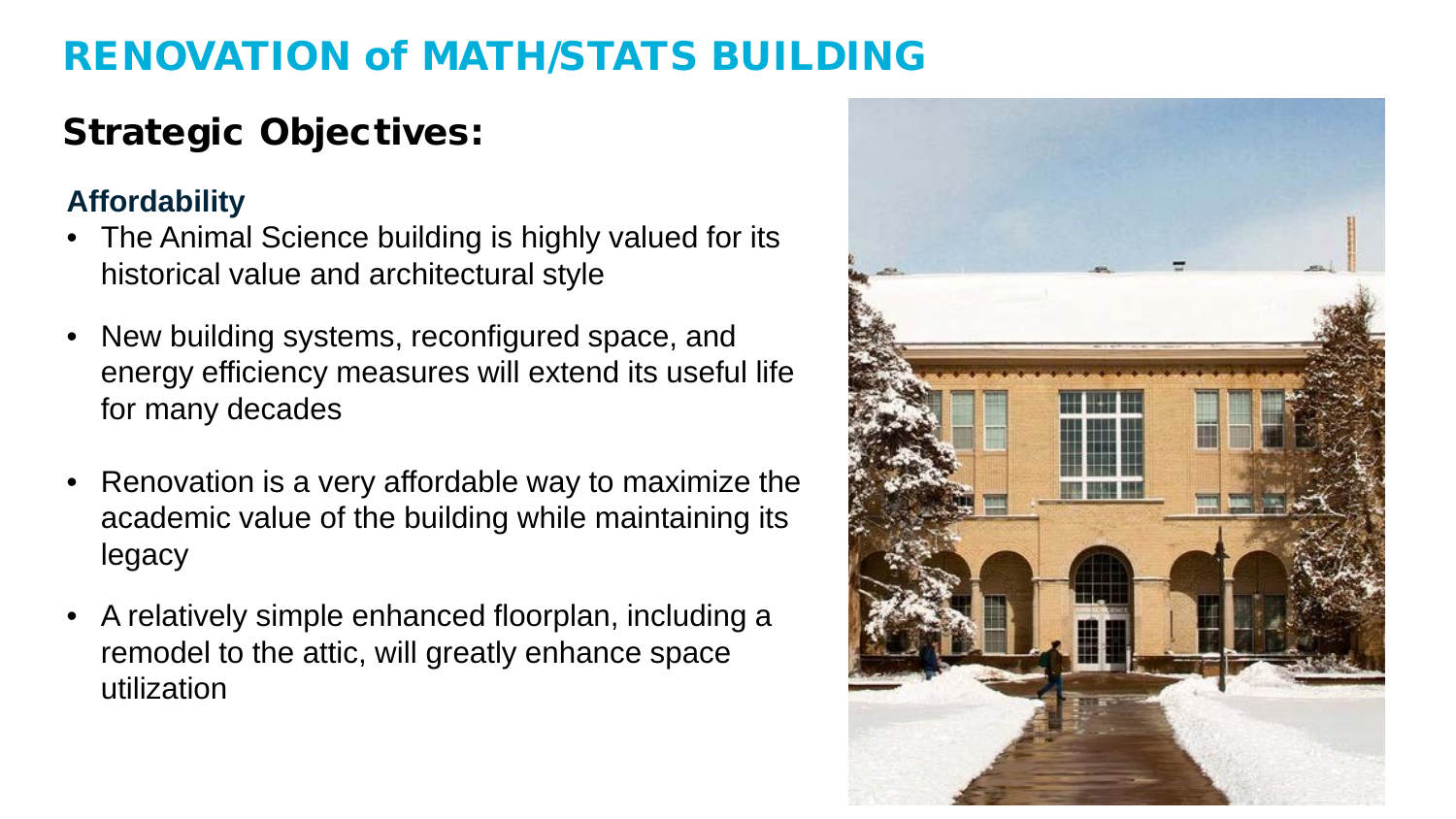# Strategic Objectives:

#### **Workforce**

- Proficiency in basic mathematics is foundational for nearly all job categories and extensive math skills are required for many professions
- The department has ~290 undergraduate and ~60 graduate students, with ~60% of the undergraduates in education majors
- Tutoring by Math/Stats students enhances their teaching skills while helping all students achieve math proficiency and skills

#### **Diversity, Equity, and Inclusion**

• Former math/stats tutoring space remodeled for the Veterans Resource and Latinx Cultural Center offices

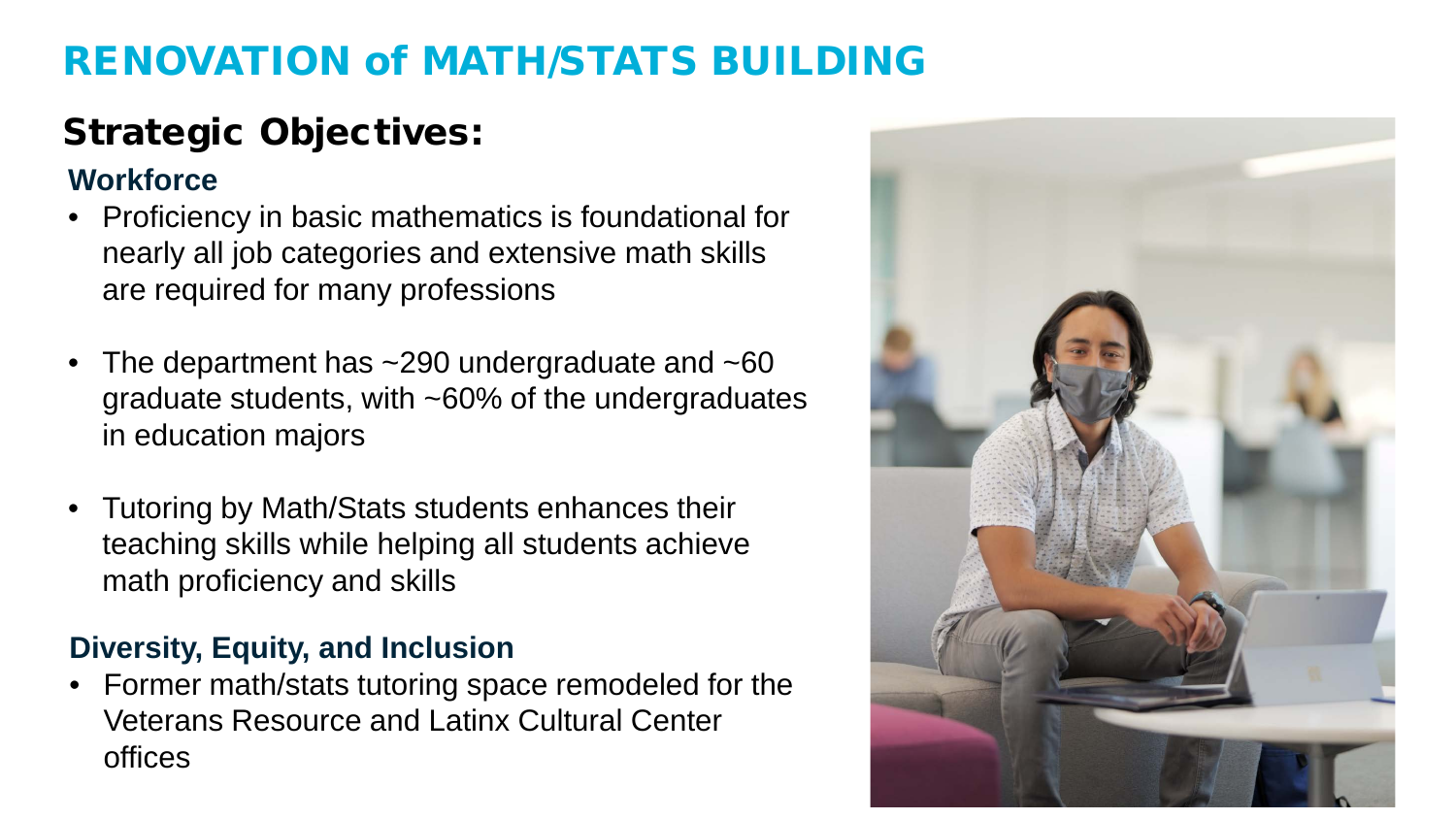| <b>Project Budget:</b>                            |              |
|---------------------------------------------------|--------------|
| <b>PRELIMINARY COST ESTIMATE</b>                  | \$22,164,000 |
| <b>TOTAL PROJECT SPACE (GSF)</b>                  | 32,504       |
| <b>New Space (GSF)</b>                            | O            |
| <b>Remodeled Space (GSF)</b>                      | 32,504       |
| <b>Space to be Demolished</b><br>(GSF)            |              |
| <b>INCREASE IN STATE FUNDED</b><br><b>O&amp;M</b> | \$59,708     |
| <b>STATE FUNDED REQUEST</b>                       | \$22,164,000 |